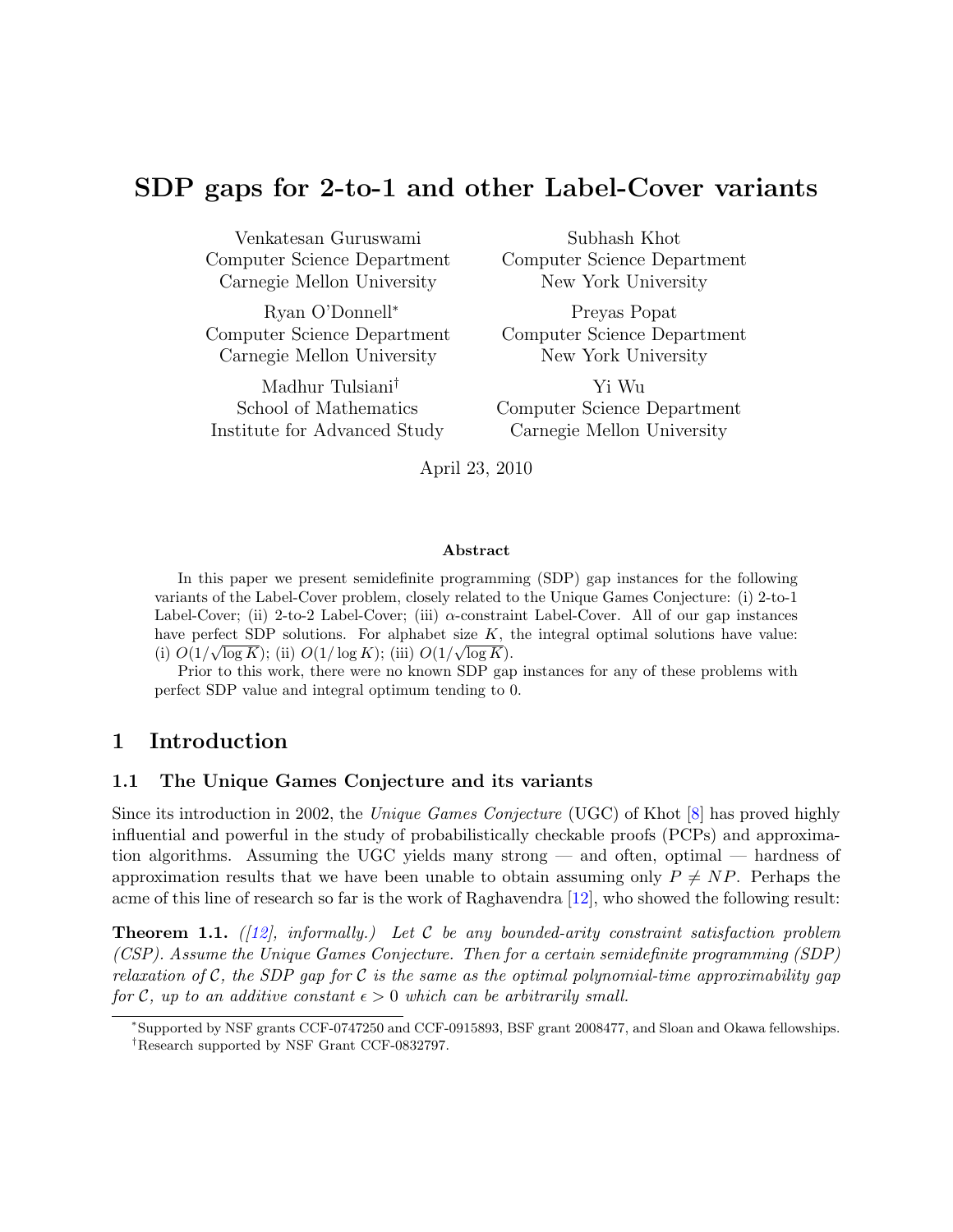Unfortunately, because of the additive  $\epsilon$  term, Raghavendra's work is not applicable, even granting the UGC or any related conjecture, for the important case of completely satisfiable CSPs; equivalently, PCPs with *perfect completeness*. A good example of this comes from *coloring problems*; e.g., the very well-known problem of coloring 3-colorable graphs. The UGC does not help in deducing any hardness result for such problems. Indeed the first strong hardness result for it, due to Dinur, Mossel, and Regev [\[3\]](#page-12-0), used instead certain variants of UGC which have perfect completeness: namely, the "2-to-1 Conjecture", the "2-to-2 Conjecture", and the "α-Constraint Conjecture". (These conjectures will be described formally in Section [3.](#page-3-0)) An instance of Label-Cover with  $\alpha$ -constraints was also implicit in the result of Dinur and Safra [\[4\]](#page-12-1), on the hardness of approximating minimum vertex cover.

Recently, several more works have needed to use these alternate conjectures with perfect completeness: e.g., O'Donnell and Wu [\[11\]](#page-13-2) and Tang [\[16\]](#page-13-3) on Max-3CSP, Guruswami and Sinop [\[6\]](#page-12-2) on Max-k-Colorable-Subgraph.

#### 1.2 Statements of the conjectures

Let us briefly give some definitions so that we may state some of the aforementioned conjectures more precisely.

**Definition 1.** A Label-Cover instance L is defined by a tuple  $((V, E), R, \Psi)$ . Here  $(V, E)$  is a graph, R is a positive integer and  $\Psi$  is a set of constraints (relations), one for each edge:  $\Psi =$  $\{\psi_e \subseteq \{1,\ldots,R\}^2 \mid e \in E\}$ . A labeling A is a mapping  $A: V \mapsto [R]$ . We say that an edge  $e = (u, v)$  is satisfied by A if  $(A(u), A(v)) \in \psi_e$ . We define:

$$
OPT(\mathcal{L}) = \max_{A:V \to [R]} \quad \mathbf{Pr}_{e = (u,v) \in E}[(A(u), A(v)) \in \psi_e]
$$

Here the probability is over the uniform distribution of edges, i.e. each edge is equally likely to be picked.

**Definition 2.** A constraint  $\psi \subseteq \{1, ..., R\}^2$  is said to be a d-to-1 projection if there is a map  $\pi : [R] \to [R]$  such that for each element  $j \in [R]$  we have  $|\pi^{-1}(j)| \leq d$ , and  $(i, j) \in \psi$  if and only if  $j = \pi(i)$ . A Label-Cover instance is said to be d-to-1 if all its constraints are d-to-1 projections.

We now state some conjectures on the inapproximability of Unique and 2-to-1 Label-Cover. In Section [3.1](#page-3-1) we will also discuss the two other variants of the Label-Cover problem, based on 2-to-2 and " $\alpha$ " constraints, and the associated 2-to-2 and  $\alpha$ -Constraint Conjectures on their inapproximability.

Conjecture 1. [\[7\]](#page-12-3) (Unique Games Conjecture) For any  $\epsilon, \delta > 0$ , it is NP-hard to decide whether a 1-to-1 bipartite Label-Cover instance  $\mathcal L$  has:-

- OPT $(\mathcal{L}) \geq 1 \epsilon$
- OPT $(\mathcal{L}) \leq \delta$

Notice that the above problem is in P when  $\epsilon = 0$ .

Conjecture 2. [\[7\]](#page-12-3) (2-to-1 Conjecture) For any  $\delta > 0$ , it is NP-hard to decide whether a 2-to-1 bipartite Label-Cover instance  $\mathcal L$  has:-

- OPT $(\mathcal{L}) = 1$
- OPT $(\mathcal{L}) \leq \delta$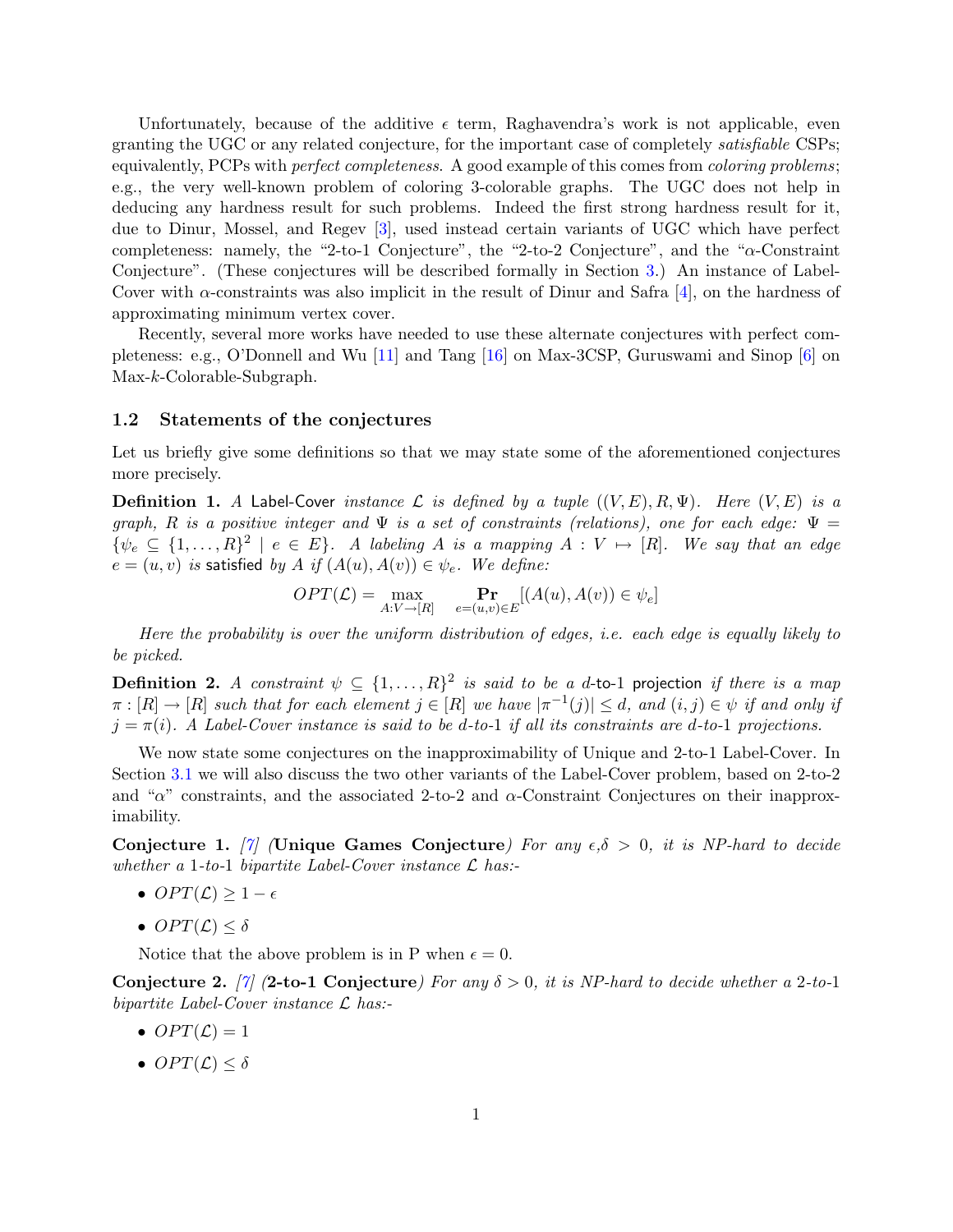### 1.3 Evidence for and against

Despite significant work, the status of the Unique Games Conjecture — as well as the 2-to-1, 2 to-2, and  $\alpha$ -Constraint Conjectures — is unresolved. Towards *disproving* the conjectures, the best algorithms known are due to Charikar, Makarychev, and Makarychev [\[2\]](#page-12-4). Using somewhat strong SDP relaxations, those authors gave polynomial-time SDP-rounding algorithms which achieve:

- Value  $K^{-\epsilon/(2-\epsilon)}$  (roughly) for Unique Label-Cover instances with SDP value  $1-\epsilon$  over alphabets of size K.
- Value  $K^{-3+2\sqrt{2}-\epsilon}$  for 2-to-1 Label-Cover instances with SDP value  $1-\Theta(\epsilon)$  over alphabets of size K.

The best evidence in favor of the Unique Games Conjecture is probably the existence of strong SDP gaps. The first such gap was given by Khot and Vishnoi [\[10\]](#page-13-4): they constructed a family of Unique Label-Cover instances over alphabet size K with SDP value  $1-\epsilon$  and integral optimal value  $K^{-\Theta(\epsilon)}$ . In addition to roughly matching the CMM algorithm, the Khot–Vishnoi gaps have the nice property that they even hold with Triangle Inequality constraints added into the SDP. Even stronger SDP gaps for UGC were obtained recently by Raghavendra and Steurer [\[13\]](#page-13-5).

Standing in stark contrast to this is the situation for the 2-to-1 Conjecture and related variants with perfect completeness. Prior to this work, there were no known SDP gap families for these problems with SDP value 1 and integral optimal value tending to 0 with the alphabet size. Indeed, there was hardly any evidence for these conjectures, beyond the fact that Charikar, Makarychev, and Makarychev failed to disprove them.

### 1.4 SDP gaps as a reduction tool

In addition to being the only real evidence towards the validity of the UGC, SDP gaps for Unique Games have served another important role: they serve as starting points for strong SDP gaps for other important optimization problems. A notable example of this comes in the work of Khot and Vishnoi [\[10\]](#page-13-4) who used the UG gap instance to construct a super-constant integrality gap for the Sparsest Cut-SDP with triangle inequalities, thereby refuting the Goemans-Linial conjecture that the gap was bounded by  $O(1)$ . They also used this approach to show that the integrality gap of the Max-Cut SDP remains 0.878 when triangle inequalities are added. Indeed the approach via Unique Games remains the *only known* way to get such strong gaps for Max Cut. Recently, even stronger gaps for Max-Cut were shown using this framework in [\[9,](#page-13-6) [13\]](#page-13-5). Another example of a basic problem for which a SDP gap construction is only known via the reduction from Unique Games is Maximum Acyclic Subgraph [\[5\]](#page-12-5).

In view of these results, it is fair to say that SDP gaps for Unique Games are significant unconditionally, regardless of the truth of the UGC. Given the importance of 2-to-1 and related conjectures in reductions to satisfiable CSPs and other problems like coloring where perfect completeness is crucial, SDP gaps for 2-to-1 Label-Cover and variants are worthy of study even beyond the motivation of garnering evidence towards the associated conjectures on their inapproximability.

# 2 Our results

Label-Cover admits a natural semidefinite programming relaxation (see Figure [1\)](#page-4-0). In this paper, we show the following results on the limitations of the basic semidefinite programming relaxation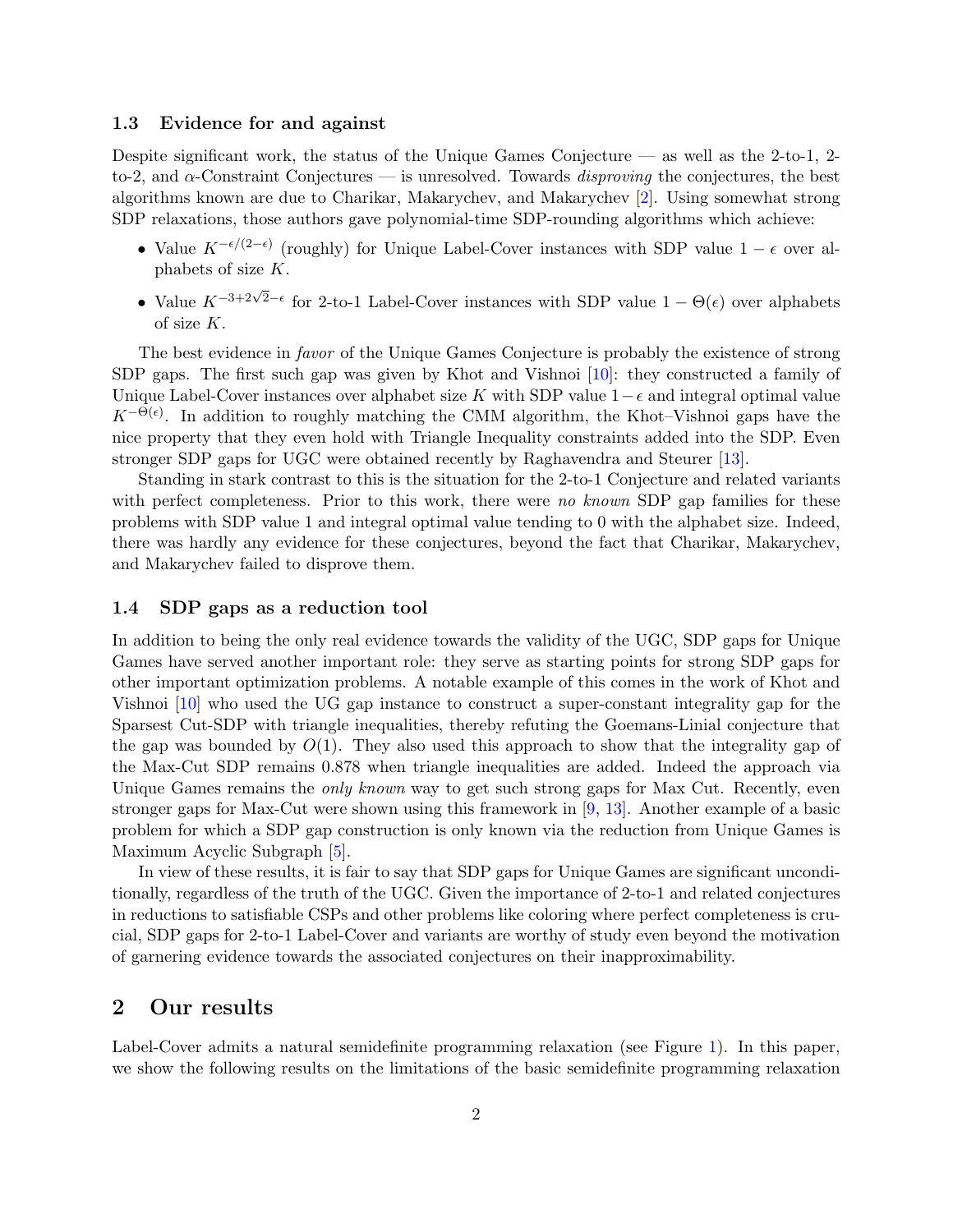for Label-Cover instances with 2-to-1, 2-to-2, and  $\alpha$  constraints:

- There is an instance of 2-to-2 Label-Cover with alphabet size K and optimum value  $O(1/\log K)$ on which the SDP has value 1.
- There are instances of 2-to-1 and  $\alpha$ -constraint Label-Cover with alphabet size K and optimum value  $O(1/\sqrt{\log K})$  on which the SDP has value 1.

In both cases the instances have size  $2^{\Omega(K)}$ .

We note that if we only require the SDP value to be  $1-\epsilon$  instead of 1, then integrality gaps for all these problems easily follow from gaps from Unique Games, constructed by Khot and Vishnoi [\[10\]](#page-13-4) (by duplicating labels appropriately to modify the constraints). However, the motivation behind these conjectures is applications where it is important that the completeness is 1. Another difference between the 2-to-1 Label-Cover and the Unique Label-Cover is the fact that for 2-to-1 instances, it is consistent with known algorithmic results of [\[2\]](#page-12-4) that  $OPT$  be as low as  $K^{-c}$  for some  $c > 0$ independent of  $\epsilon$ , when the SDP value is  $1 - \epsilon$ . It is an interesting question if *OPT* can be indeed this low even when the SDP value is 1. Our constructions do not address this question, as we only show  $OPT = O(1/\sqrt{\log K})$ .

We also point out that our integrality gaps are for special cases of the Label-Cover problem where the constraints can be expressed as difference equations over  $\mathbb{F}_2$ -vector spaces. For example, for 2-to-2 Label-Cover, each constraint  $\phi_e$  is of the form  $x - y \in \{\alpha, \alpha + \gamma\}$  where  $\alpha, \gamma \in \mathbb{F}_2^k$ are constants. However, treating the coordinates  $(x_1, \ldots, x_k)$  and  $(y_1, \ldots, y_k)$  as separate boolean variables, and introducing an auxiliary boolean variable  $z_e$  for the constraint, we can re-write it as a conjunction of linear equations over  $\mathbb{F}_2$ :

$$
\bigwedge_{i=1}^k (x_i - y_i - z_e \cdot \gamma_i = \alpha_i).
$$

Here  $x_i, y_i, \alpha_i, \gamma_i$  denote the  $i^{th}$  coordinates of the corresponding vectors. However, then the problem of deciding whether the instance is completely satisfiable  $(OPT = 1)$  or not  $(OPT < 1)$ , reduces to deciding whether the system of linear equations as above, is satisfiable. This can be easily done in polynomial time.

Despite this tractability, the SDPs fail badly to decide satisfiability. This situation is similar to the very strong SDP gaps known for problems such as  $3-XOR$  (see [\[14\]](#page-13-7), [\[17\]](#page-13-8)), for which deciding complete satisfiability is easy.

# <span id="page-3-0"></span>3 Preliminaries and Notation

### <span id="page-3-1"></span>3.1 Label-Cover Problems

In Figure [1,](#page-4-0) we write down a natural SDP relaxation for the Label-Cover problem. The relaxation is over the vector variables  $\mathbf{z}_{(v,i)}$  for every vertex  $v \in V$  and label  $i \in [R]$ .

Our goal in this work is to study integrality gaps for the above SDP for various special cases of the Label-Cover problem. We already discussed the Unique Games and 2-to-1 conjectures on the hardness of certain very special cases of Label-Cover. We now discuss two other variants of Label-Cover and their conjectured inapproximability.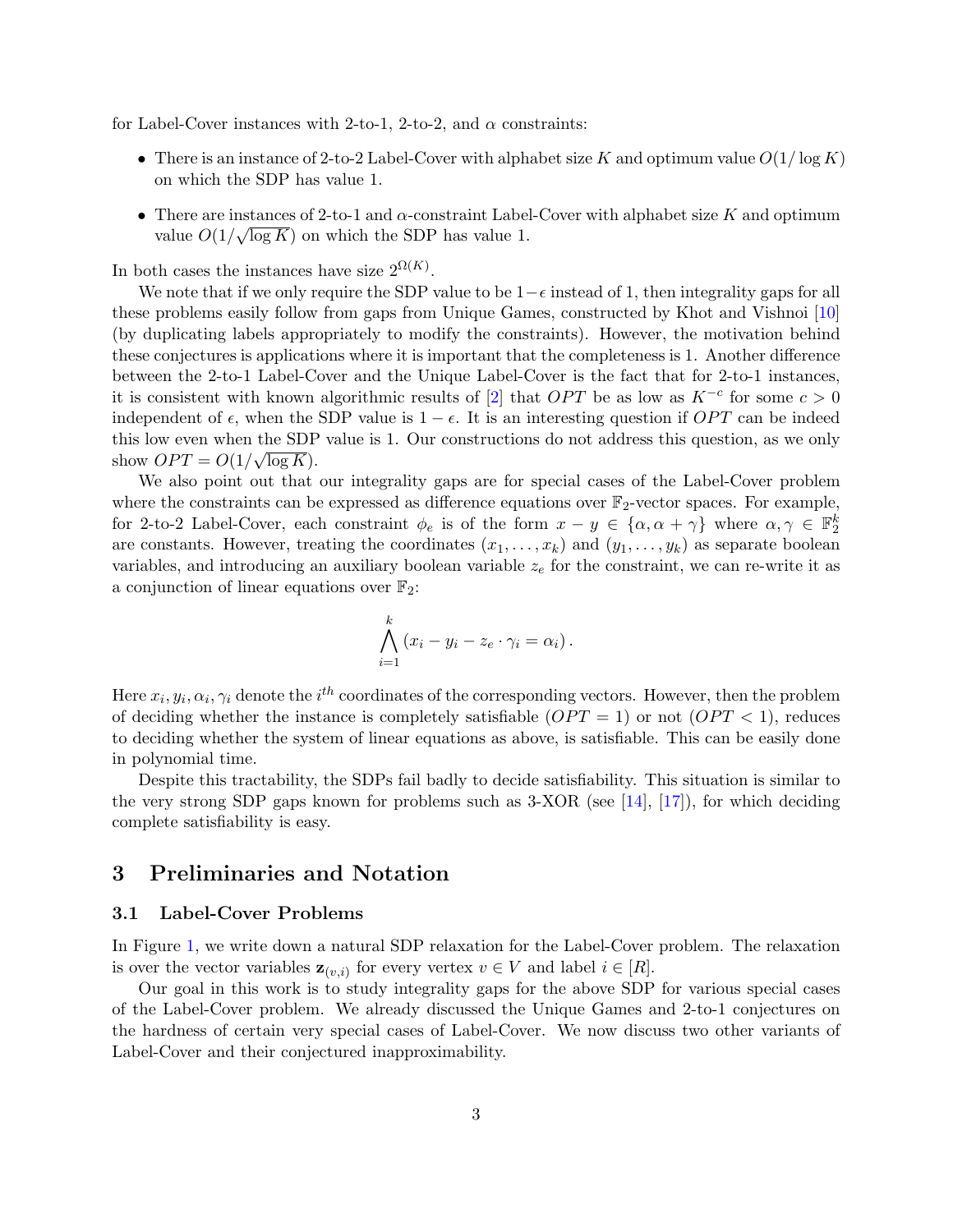$$
\begin{aligned}\n\text{maximize} & \quad \mathbf{E}_{e=(u,v)\in E}\left[\sum_{i,j\in\psi_e}\left\langle\mathbf{z}_{(u,i)},\mathbf{z}_{(v,j)}\right\rangle\right] \\
\text{subject to} & \quad \sum_{i\in[R]}\left\|\mathbf{z}_{(v,i)}\right\|^2=1 & \forall \; v\in V \\
&\quad \left\langle\mathbf{z}_{(v,i)},\mathbf{z}_{(v,j)}\right\rangle=0 & \quad \forall \; i\neq j\in[R], v\in V\n\end{aligned}
$$

<span id="page-4-0"></span>Figure 1: SDP for Label-Cover

**Definition 3.** A constraint  $\psi \subseteq \{1, ..., 2R\}^2$  is said to be a 2-to-2 constraint if there are two permutations  $\sigma_1, \sigma_2 : \{1, \ldots, 2R\} \mapsto \{1, \ldots, 2R\}$  such that  $(i, j) \in \psi$  if and only if  $(\sigma_1(i), \sigma_2(j)) \in T$ where

$$
T := \{ (2l - 1, 2l - 1), (2l - 1, 2l), (2l, 2l - 1), (2l, 2l) \}_{l=1}^{R}
$$

A Label-Cover instance is said to be 2-to-2 if all its constraints are 2-to-2 constraints.

A constraint  $\psi \subseteq \{1, \ldots, 2R\}^2$  is said to be an  $\alpha$ -constraint if there are two permutations  $\sigma_1, \sigma_2$ :  $\{1, \ldots, 2R\} \mapsto \{1, \ldots, 2R\}$  such that  $(i, j) \in \psi$  if and only if  $(\sigma_1(i), \sigma_2(i)) \in T'$  where

$$
T' := \{ (2l - 1, 2l - 1), (2l - 1, 2l), (2l, 2l - 1) \}_{l = 1}^{R}
$$

A Label-Cover instance is said to be  $\alpha$  if all its constraints are  $\alpha$  constraints.

Conjecture 3. [\[3\]](#page-12-0) (2-to-2 Conjecture) For any  $\delta > 0$ , it is NP-hard to decide whether a 2-to-2 Label-Cover instance  $\mathcal L$  has:-

- $OPT(\mathcal{L}) = 1$
- OPT $(\mathcal{L}) < \delta$

It was shown in [\[3\]](#page-12-0) that the 2-to-2 Conjecture is no stronger than the 2-to-1 Conjecture.

**Conjecture 4.** [\[3\]](#page-12-0) ( $\alpha$  Conjecture) For any  $\delta > 0$ , it is NP-hard to decide whether a  $\alpha$  Label-Cover instance  $\mathcal L$  has:-

- OPT $(\mathcal{L}) = 1$
- OPT $(\mathcal{L}) < \delta$

#### 3.2 Fourier Analysis

Let  $V := \{f : \mathbb{F}_2^k \to \mathcal{R}\}\$  denote the vector-space of all real functions on  $\mathbb{F}_2^k$ , where addition is defined as point-wise addition. We always think of  $\mathbb{F}_2^k$  as a probability space under the uniform distribution, and therefore use notation such as  $||f||_p := \mathbf{E}_{x \in \mathbb{F}_2^k} [|f(x)|^p]$ . For  $f, g \in \mathcal{F}$ , we also define the inner product  $\langle f, g \rangle := \mathbf{E}[f(x)g(x)].$ 

For any  $\alpha \in \mathbb{F}_2^k$  the Fourier character  $\chi_{\alpha} \in \mathcal{F}$  as  $\chi_{\alpha}(x) := (-1)^{\alpha \cdot x}$ ,  $\forall x \in \mathbb{F}_2^k$ . The Fourier characters form an orthonormal basis for  $V$  with respect to the above inner product, hence every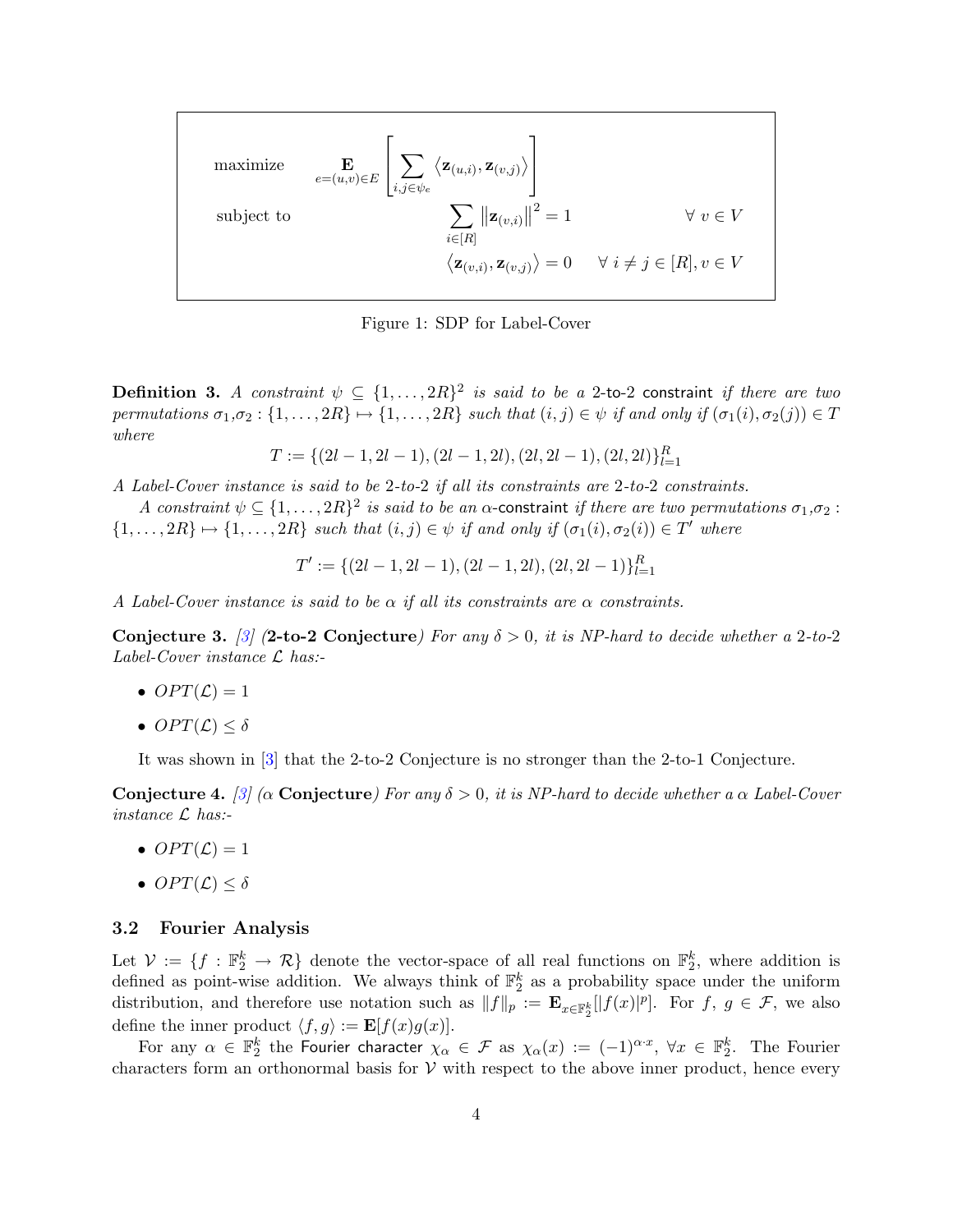function  $f \in V$  has a unique representation as  $f = \sum_{\alpha \in \mathbb{F}_2^k} \tilde{f}(\alpha) \chi_\alpha$ , where the Fourier coefficient  $f(\alpha) := \langle f, \chi_s \rangle$ .

We also sometimes identify each  $\alpha$  with the set  $S_{\alpha} = \{i | \alpha_i = 1\}$  and denote the Fourier coefficients as  $f(S)$ . We use the notation  $|\alpha|$  for  $|S_{\alpha}|$ , the number of coordinates where  $\alpha$  is 1.

The following fact states that the norm of a function on  $\mathbb{F}_2^k$  is unchanged when expressing it in the basis of the characters.

Fact 5. (Parseval's identity) For any  $f: \mathbb{F}_2^k \to \mathbb{R}, \sum_{\alpha \in \mathbb{F}_2^k} \widehat{f}(S)^2 = ||f||_2^2 = \mathbb{E}[f(x)^2].$ 

We shall also need the following result due to Talagrand ("Proposition 2.3" in [\[15\]](#page-13-9)), proven using hypercontractivity methods:

<span id="page-5-0"></span>**Theorem 3.1.** Suppose  $F : \mathbb{F}_2^k \to \mathbb{R}$  has  $\mathbf{E}[F] = 0$ . Then

$$
\sum_{\alpha \in \mathbb{F}_2^k \setminus \{0\}} \widehat{F}(\alpha)^2 / |\alpha| = O\left(\frac{\|F\|_2^2}{\ln(\|F\|_2 / (e \|F\|_1))}\right).
$$

More precisely, we will need the following easy corollary:

<span id="page-5-1"></span>**Corollary 3.2.** If  $F : \mathbb{F}_2^k \to \{0, 1\}$  has mean  $1/K$ , then

α∈F

$$
\widehat{F}(0)^{2} + \sum_{\alpha \in \mathbb{F}_{2}^{k} \setminus \{0\}} \widehat{F}(\alpha)^{2} / |\alpha| = O\left(1/(K \log K)\right)
$$

*Proof.* We have  $\widehat{F}(0)^2 = \mathbf{E}[F]^2 = 1/K^2 \leq O(1/(K \log K))$ , so we can disregard this term. As for the sum, we apply Theorem [3.1](#page-5-0) to the function  $F' = F - 1/K$ , which has mean 0 as required for the theorem. It is easy to calculate that  $||F'||_2 = \Theta(1/\sqrt{K})$  and  $||F'||_1 = \Theta(1/K)$ , and so the result follows.  $\Box$ 

# <span id="page-5-2"></span>4 Integrality Gap for 2-to-2 Games

We first give an integrality gap for label cover with 2-to-2 constraints. The instance for 2-to-1 label cover will be an extension of the one below. In fact, our analysis of  $OPT$  in the 2-to-1 case will follow simply by reducing it to the analysis of  $OPT$  for the 2-to-2 instance below.

The vertex set  $V$  in our instance is same as the vertex set of the Unique Games integrality gap instance constructed in [\[10\]](#page-13-4). Let  $\mathcal{F} := \{f : \mathbb{F}_2^k \mapsto \{-1,1\}\}\$  denote the family of all boolean functions on  $\mathbb{F}_2^k$ . For  $f, g \in \mathcal{F}$ , define the product  $fg$  as  $(fg)(x) := f(x)g(x)$ . Consider the equivalence relation  $\sim$  on F defined as  $f \sim g \Leftrightarrow \exists \alpha \in \mathbb{F}_2^k$  s.t.  $f \equiv g \chi_\alpha$ . This relation partitions F into equivalence classes  $\mathcal{P}_1,\ldots,\mathcal{P}_n$ , with  $n := 2^K/K$ . The vertex set V consists of the equivalence classes  $\{\mathcal{P}_i\}_{i\in[n]}$ . We denote by  $[\mathcal{P}_i]$  the lexicographically smallest function in the class  $\mathcal{P}_i$  and by  $\mathcal{P}_f$ , the class containing f.

We take the label set to be of size K and identify  $[K]$  with  $\mathbb{F}_2^k$  in the obvious way. For each tuple of the form  $(\gamma, f, g)$  where  $\gamma \in \mathbb{F}_2^k \setminus \{0\}$  and  $f, g \in \mathcal{F}$  are such that  $(1 + \chi_{\gamma})f \equiv (1 + \chi_{\gamma})g$ , we add a constraint  $\psi_{(\gamma,f,g)}$  between the vertices  $\mathcal{P}_f$  and  $\mathcal{P}_g$ . Note that the condition on f and g is equivalent to saying that  $\chi_{\gamma}(x) = 1 \implies f(x) = g(x)$ . If  $f = [\mathcal{P}_f] \chi_{\alpha}$  and  $g = [\mathcal{P}_g] \chi_{\beta}$  and if  $A: [n] \to \mathbb{F}_2^k$  denotes the labeling, the relation  $\psi_{(\gamma, f, g)}$  is defined as

$$
(A(\mathcal{P}_f), A(\mathcal{P}_g)) \in \psi_{(\gamma, f, g)} \quad \Leftrightarrow \quad (A(\mathcal{P}_f) + \alpha) - (A(\mathcal{P}_g) + \beta) \in \{0, \gamma\}.
$$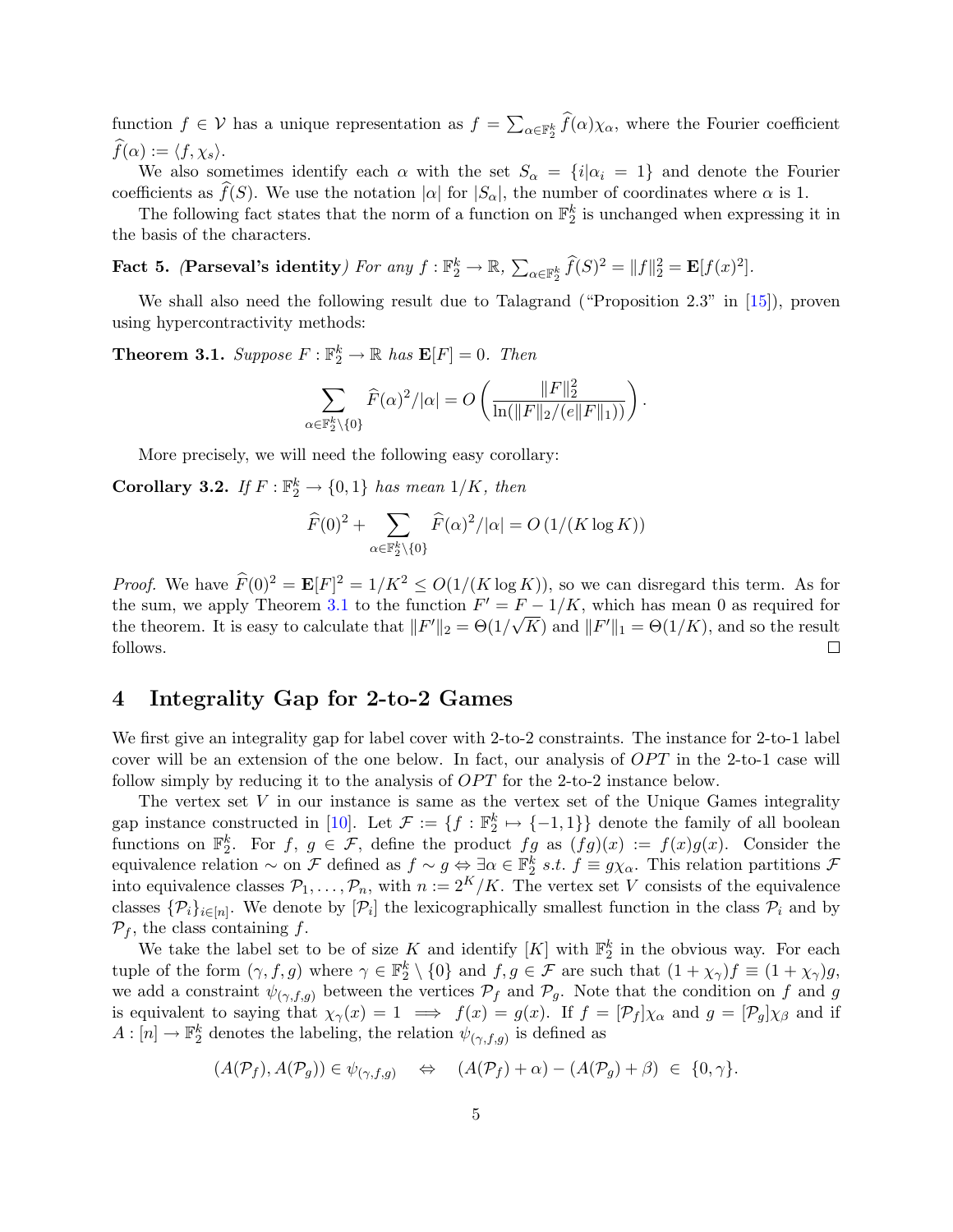Note that for any  $\omega \in \mathbb{F}_2^k$ , the constraint maps the labels  $\{\omega, \omega + \gamma\}$  for  $\mathcal{P}_f$  to the labels  $\{\omega + \alpha - \gamma\}$  $\beta, \omega + \alpha - \beta + \gamma$  for  $\mathcal{P}_q$  in a 2-to-2 fashion. We denote the set of all constraints by  $\Psi$ . We remark that, as in [\[10\]](#page-13-4), our integrality gap instances contain multiple constraints on each pair of vertices.

### 4.1 SDP Solution

We give below a set of feasible vectors  $\mathbf{z}_{(\mathcal{P}_i,\alpha)} \in \mathbb{R}^K$  for every equivalence class  $\mathcal{P}_i$  and every label  $\alpha$ , achieving SDP value 1. Identifying each coordinate with an  $x \in \mathbb{F}_2^k$ , we define the vectors as

$$
\mathbf{z}_{(\mathcal{P}_i,\alpha)}(x) \; := \; \frac{1}{K}([\mathcal{P}_i]\chi_\alpha)(x).
$$

It is easy to check that  $||\mathbf{z}_{(\mathcal{P}_i,\alpha)}||^2 = 1/K$  for each of the vectors, which satisfies the first constraint. Also,  $\mathbf{z}_{(\mathcal{P}_i,\alpha)}$  and  $\mathbf{z}_{(\mathcal{P}_i,\beta)}$  are orthogonal for  $\alpha \neq \beta$  since

$$
\langle \mathbf{z}_{(\mathcal{P}_i,\alpha)}, \mathbf{z}_{(\mathcal{P}_i,\beta)} \rangle = \frac{1}{K^2} \langle [\mathcal{P}_i] \chi_{\alpha}, [\mathcal{P}_i] \chi_{\beta} \rangle = \frac{1}{K^2} \langle \chi_{\alpha}, \chi_{\beta} \rangle = 0
$$

using the fact that  $[\mathcal{P}_i]^2 = 1$ . The following claim proves that the solution achieves SDP value 1. **Claim 4.1.** For any edge e indexed by a tuple  $(\gamma, f, g)$  with  $f(1 + \chi_{\gamma}) \equiv g(1 + \chi_{\gamma})$ , we have

$$
\sum_{\omega_1,\omega_2 \in \psi_{(\gamma,f,g)}} \left\langle \mathbf{z}_{(\mathcal{P}_f,\omega_1)},\mathbf{z}_{(\mathcal{P}_g,\omega_2)} \right\rangle = 1
$$

Proof. Let  $f \equiv [\mathcal{P}_f] \chi_\alpha$  and  $g \equiv [\mathcal{P}_g] \chi_\beta$ . Then,  $(\omega_1, \omega_2) \in \psi_e$  iff  $(\omega_1 + \alpha) - (\omega_2 + \beta) \in \{0, \gamma\}.$ Therefore, the above quantity equals (divided by 2 to account for double counting of  $\omega$ )

$$
\frac{1}{2} \cdot \sum_{\omega} \left( \left\langle \mathbf{z}_{(\mathcal{P}_f, \omega + \alpha)}, \mathbf{z}_{(\mathcal{P}_g, \omega + \beta)} \right\rangle + \left\langle \mathbf{z}_{(\mathcal{P}_f, \omega + \alpha + \gamma)}, \mathbf{z}_{(\mathcal{P}_g, \omega + \beta)} \right\rangle \n+ \left\langle \mathbf{z}_{(\mathcal{P}_f, \omega + \alpha)}, \mathbf{z}_{(\mathcal{P}_g, \omega + \beta + \gamma)} \right\rangle + \left\langle \mathbf{z}_{(\mathcal{P}_f, \omega + \alpha + \gamma)}, \mathbf{z}_{(\mathcal{P}_g, \omega + \beta + \gamma)} \right\rangle \right) \n= \frac{1}{2} \sum_{\omega} \left\langle \mathbf{z}_{(\mathcal{P}_f, \omega + \alpha)} + \mathbf{z}_{(\mathcal{P}_f, \omega + \alpha + \gamma)}, \mathbf{z}_{(\mathcal{P}_f, \omega + \beta)} + \mathbf{z}_{(\mathcal{P}_f, \omega + \beta + \gamma)} \right\rangle
$$
\n(1)

However, for each  $\omega$ , we have  $\mathbf{z}_{(\mathcal{P}_f,\omega+\alpha)} + \mathbf{z}_{(\mathcal{P}_f,\omega+\alpha+\gamma)} = \mathbf{z}_{(\mathcal{P}_f,\omega+\beta)} + \mathbf{z}_{(\mathcal{P}_f,\omega+\beta+\gamma)}$ , since for all coordinates x,

$$
\mathbf{z}_{(\mathcal{P}_f,\omega+\alpha)}(x) + \mathbf{z}_{(\mathcal{P}_f,\omega+\alpha+\gamma)}(x) = \frac{1}{K}([\mathcal{P}_f]\chi_{\omega+\alpha}(x) + [\mathcal{P}_f]\chi_{\omega+\alpha+\gamma}(x))
$$
  
\n
$$
= \frac{1}{K}(f(x) + f\chi_{\gamma})\chi_{\omega}(x)
$$
  
\n
$$
= \frac{1}{K}(g(x) + g\chi_{\gamma})\chi_{\omega}(x)
$$
  
\n
$$
= \frac{1}{K}([\mathcal{P}_g]\chi_{\omega+\beta}(x) + [\mathcal{P}_g]\chi_{\omega+\beta+\gamma}(x))
$$
  
\n
$$
= \mathbf{z}_{(\mathcal{P}_f,\omega+\beta)}(x) + \mathbf{z}_{(\mathcal{P}_f,\omega+\beta+\gamma)}(x).
$$

This completes the proof as the value of [\(1\)](#page-6-0) then becomes

$$
\frac{1}{2} \sum_{\omega} \left\| \mathbf{z}_{(\mathcal{P}_f, \omega + \alpha)} + \mathbf{z}_{(\mathcal{P}_f, \omega + \alpha + \gamma)} \right\|^2 = \frac{1}{2} \sum_{\omega} \left( \left\| \mathbf{z}_{(\mathcal{P}_f, \omega + \alpha)} \right\|^2 + \left\| \mathbf{z}_{(\mathcal{P}_f, \omega + \alpha + \gamma)} \right\|^2 \right) = 1
$$

<span id="page-6-0"></span> $\Box$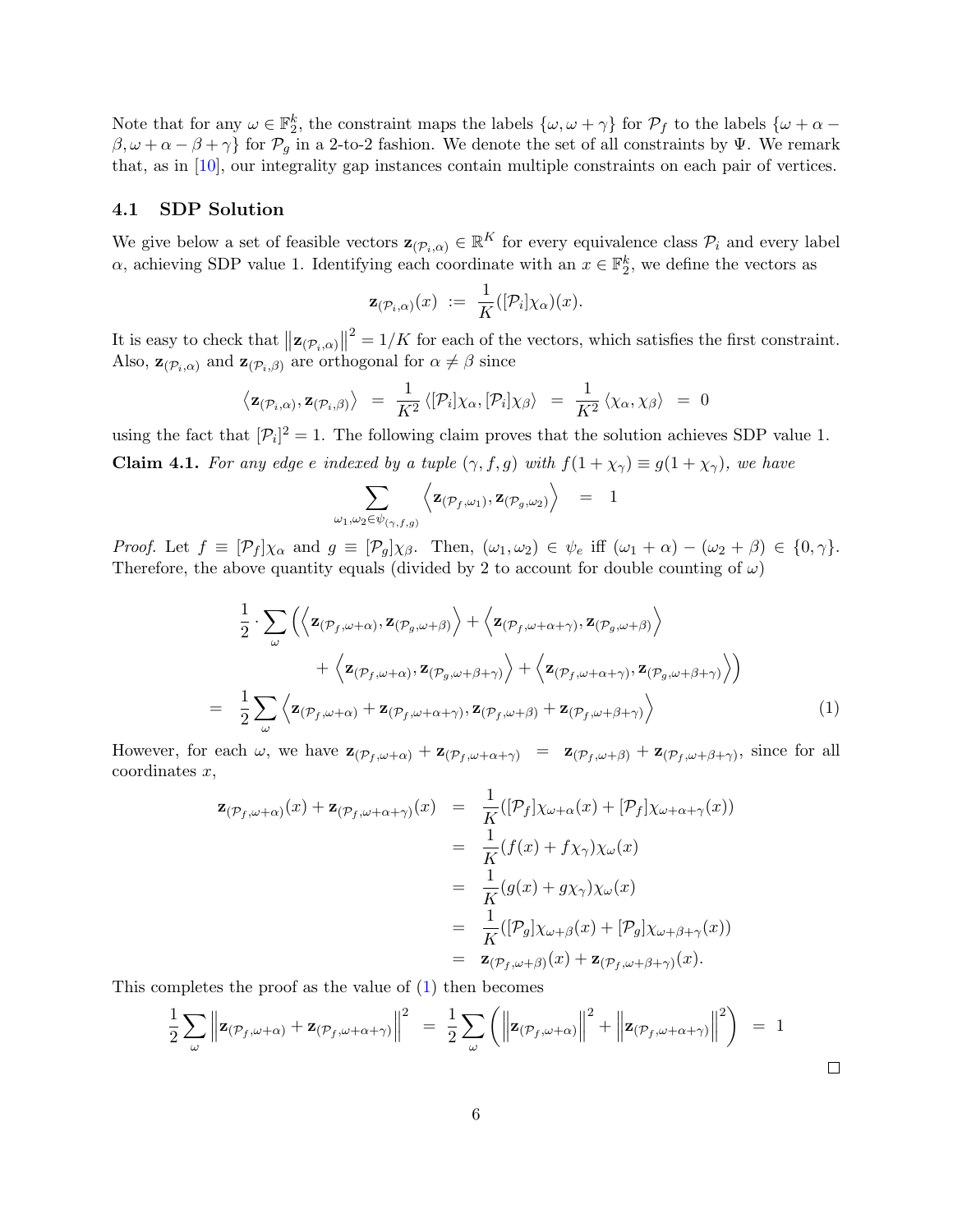#### 4.2 Soundness

We now prove that any labeling of the instance described above, satisfies at most  $O(1/\log K)$ fraction of the constraints. Let  $A: V \to \mathbb{F}_2^k$  be a labeling of the vertices. We extend it to a labeling of all the functions in F by defining  $A([\mathcal{P}_i] \chi_{\alpha}) := A(\mathcal{P}_i) + \alpha$ .

For each  $\alpha \in \mathbb{F}_2^k$ , define  $A_\alpha : \mathcal{F} \to \{0,1\}$  to be the indicator that A's value is  $\alpha$ . By definition, the fraction of constraints satisfied by the labeling  $A$  is

<span id="page-7-0"></span>
$$
\text{val}(A) = \mathop{\mathbf{E}}_{(\gamma, f, g) \in \Psi} \left[ \sum_{\alpha \in \mathbb{F}_2^k} A_{\alpha}(f) (A_{\alpha}(g) + A_{\alpha + \gamma}(g)) \right]
$$
  

$$
= \mathop{\mathbf{E}}_{(\gamma, f, g) \in \Psi} \left[ \sum_{\alpha \in \mathbb{F}_2^k} A_{\alpha}(f) (A_{\alpha}(g) + A_{\alpha}(g\chi_{\gamma})) \right] = 2 \cdot \mathop{\mathbf{E}}_{(\gamma, f, g) \in \Psi} \left[ \sum_{\alpha \in \mathbb{F}_2^k} A_{\alpha}(f) (A_{\alpha}(g)) \right] (2)
$$

where the last equality used the fact that for every tuple  $(\gamma, f, g) \in \Psi$ , we also have  $(\gamma, f, g \chi_{\gamma}) \in \Psi$ .

Note that the extended labeling  $A: \mathcal{F} \to \mathbb{F}_2^k$  takes on each value in  $\mathbb{F}_2^k$  an equal number of times. Hence

$$
\mathbf{E}[A_{\alpha}(f)] = \mathbf{P}_{f}[A(f) = \alpha] = 1/K \text{ for each } \alpha \in \mathbb{F}_{2}^{k}.
$$
 (3)

For our preliminary analysis, we will use only this fact to show that for any  $\alpha \in \mathbb{F}_2^k$  it holds that

<span id="page-7-1"></span>
$$
\mathop{\mathbf{E}}\limits_{(\gamma,f,g)\in\Psi}[A_{\alpha}(f)A_{\alpha}(g)] \le O(1/(K\log K)).\tag{4}
$$

It will then follow that the soundness  $(2)$  is at most  $O(1/\log K)$ . Although this tends to 0, it does so only at a rate proportional to the logarithm of the alphabet size, which is  $K = 2<sup>k</sup>$ .

Beginning with the left-hand side of [\(4\)](#page-7-1), let's write  $F = A_{\alpha}$  for simplicity. We think of the functions f and g being chosen as follows. We first choose a function  $h: \gamma^{\perp} \to \{-1,1\}$ . Note that  $\gamma^{\perp} \subseteq \mathbb{F}_2^k$  is the set of inputs where  $\chi_{\gamma} = 1$  and hence  $f = g$ , and we let  $f(x) = g(x) = h(x)$  for  $x \in \gamma_{\perp}$ . The values of f and g on the remaining inputs are chosen independently at random. Then

<span id="page-7-2"></span>
$$
\mathbf{E}_{(\gamma,f,g)\in\Psi}[F(f)F(g)] = \mathbf{E}_{\gamma} \mathbf{E}_{h:\gamma^{\perp}\to\{-1,1\}} \left[ \mathbf{E}_{f,g|h}[F(f)F(g)] \right] = \mathbf{E}_{\gamma} \mathbf{E}_{h:\gamma^{\perp}\to\{-1,1\}} \left[ \mathbf{E}_{f|h}[F(f)] \mathbf{E}_{g|h}[F(g)] \right]. \tag{5}
$$

Let us write  $P_{\gamma}F(h)$  for  $\mathbf{E}_{f|h}F(f)$ , which is also equal to  $\mathbf{E}_{g|h}F(g)$ . We now use the Fourier expansion of F. Note that the domain here is  $\{-1,1\}^K$  instead of  $\mathbb{F}_2^k$ . To avoid confusion with characters and Fourier coefficients for functions on  $\mathbb{F}_2^k$ , we will index the Fourier coefficients below by sets  $S \subseteq \mathbb{F}_2^k$ . Given an  $f \in V$ , we'll write  $f^S$  for  $\prod_{x \in S} f(x)$  (which is a Fourier character for the domain  $\{-1,1\}^K$ ). Now for fixed  $\gamma$  and h,

$$
P_{\gamma}F(h) = \mathop{\mathbf{E}}_{f|h}[F(f)] = \mathop{\mathbf{E}}_{f|h}\left[\sum_{S \subseteq \mathbb{F}_2^k} \widehat{F}(S)f^S\right] = \sum_{S \subseteq \mathbb{F}_2^k} \widehat{F}(S) \cdot \mathop{\mathbf{E}}_{f|h}[f^S].
$$

The quantity  $\mathbf{E}_{f|h}[f^S]$  is equal to  $h^S$  if  $S \subseteq \gamma^{\perp}$  as is 0 otherwise. Thus, using the Parseval identity, we deduce that  $(5)$  equals

$$
\mathbf{E}_{\gamma} \mathop{\mathbf{E}}_{h:\gamma^{\perp}\to\{-1,1\}} \left[ (P_{\gamma} F(h))^2 \right] = \mathop{\mathbf{E}}_{\gamma} \left[ \sum_{S \subseteq \gamma^{\perp}} \left( \widehat{F}(S) \right)^2 \right] = \sum_{S \subseteq \mathbb{F}_2^k} \mathbf{P}_{\gamma} [S \subseteq \gamma^{\perp}] \cdot \left( \widehat{F}(S) \right)^2.
$$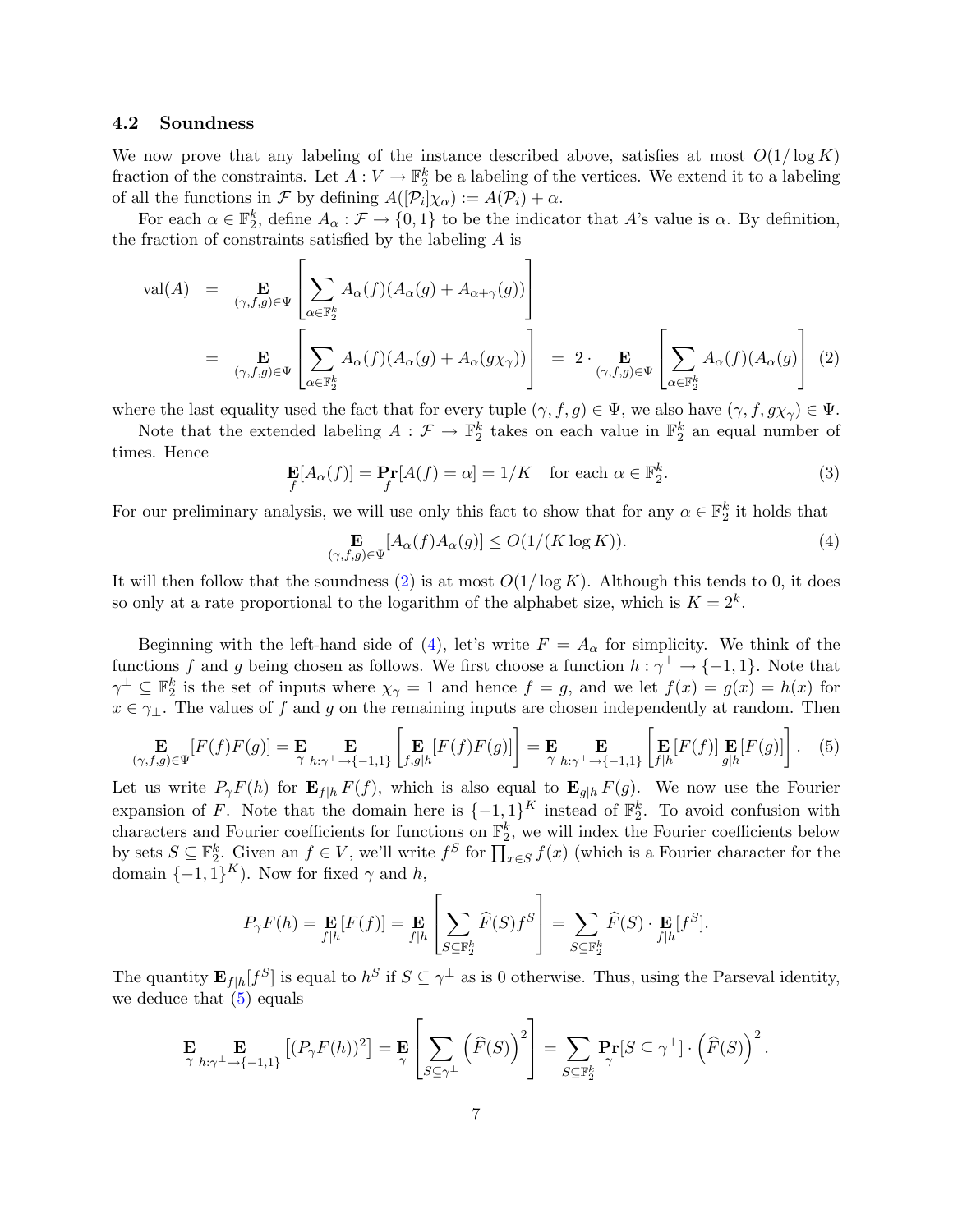Recalling that  $\gamma \in \mathbb{F}_2^k \setminus \{0\}$  is chosen uniformly, we have that

$$
\sum_{S \subseteq \mathbb{F}_2^k} \Pr_{\gamma}[S \subseteq \gamma^{\perp}] \cdot (\widehat{F}(S))^2 = \sum_{S \subseteq \mathbb{F}_2^k} 2^{-\dim(S)} \cdot (\widehat{F}(S))^2,
$$

where we are writing  $dim(S) = dim(span S)$  for shortness (and defining  $dim(\emptyset) = 0$ ). For  $|S| \ge 1$ we have  $\dim(S) \ge \log_2 |S|$  and hence  $2^{-\dim(S)} \ge 1/|S|$ . Thus

$$
\sum_{S \subseteq \mathbb{F}_2^k} 2^{-\dim(S)} \cdot \widehat{F}(S)^2 \le \widehat{F}(\emptyset)^2 + \sum_{\emptyset \ne S \subseteq \mathbb{F}_2^k} \widehat{F}(S)^2 / |S|.
$$

Corollary [3.2](#page-5-1) shows that this is at most  $O(1/(K \log K))$ . This completes the proof, as

$$
\mathrm{val}(A) \ = \ 2 \cdot \sum_{\alpha \in \mathbb{F}_2^k} \mathop{\mathbf{E}}_{(\gamma,f,g) \in \Psi} \left[ A_\alpha(f) A_\alpha(g) \right] \ \ \leq \ 2 \cdot \sum_{\alpha \in \mathbb{F}_2^k} 2^{-\dim(S)} \widehat{A_\alpha}(S)^2 \ = \ O(1/\log K).
$$

# 5 Integrality gap for 2-to-1 label cover

The instances for 2-to-1 label cover are bipartite. We denote such instances as  $(U, V, E, R_1, R_2, \Pi)$ where  $R_2 = 2R_1$  denote the alphabet sizes on the two sides. For a bipartite instance, the label cover SDP can be written in the following form involving vectors  $y_{(u,i)}$  for each  $u \in U, i \in [R_1]$  and vectors  $\mathbf{z}_{(v,j)}$  for each  $v \in v, j \in [R_2]$ .

maximize  
\n
$$
\mathbf{E} \left[ \sum_{i \in [R_2]} \left\langle \mathbf{y}_{(u, \pi_e(i))}, \mathbf{z}_{(v, j)} \right\rangle \right]
$$
\nsubject to  
\n
$$
\sum_{i \in [R_1]} ||\mathbf{y}_{(u,i)}||^2 = 1 \qquad \forall u \in U
$$
\n
$$
\sum_{i \in [R_2]} ||\mathbf{z}_{(v,i)}||^2 = 1 \qquad \forall v \in V
$$
\n
$$
\left\langle \mathbf{y}_{(u,i)}, \mathbf{y}_{(u,j)} \right\rangle = 0 \qquad \forall i \neq j \in [R_1], u \in U
$$
\n
$$
\left\langle \mathbf{z}_{(v,i)}, \mathbf{z}_{(v,j)} \right\rangle = 0 \qquad \forall i \neq j \in [R_2], v \in V
$$

<span id="page-8-0"></span>Figure 2: SDP for 2-to-1 games

#### 5.1 Gap Instance

As in the case of 2-to-2 games, the set V consists of equivalence classes  $\mathcal{P}_1, \ldots, \mathcal{P}_n$ , which partition the set of functions  $\mathcal{F} = \{f : \mathbb{F}_2^k \to \{-1,1\}\}\$ , according to the equivalence relation  $\sim$  defined as  $f \sim g \Leftrightarrow \exists \alpha \in \mathbb{F}_2^k \ s.t. f \equiv g\chi_\alpha.$  The label set  $[R_2]$  is again identified with  $\mathbb{F}_2^k$  and is of size  $K = 2^k$ .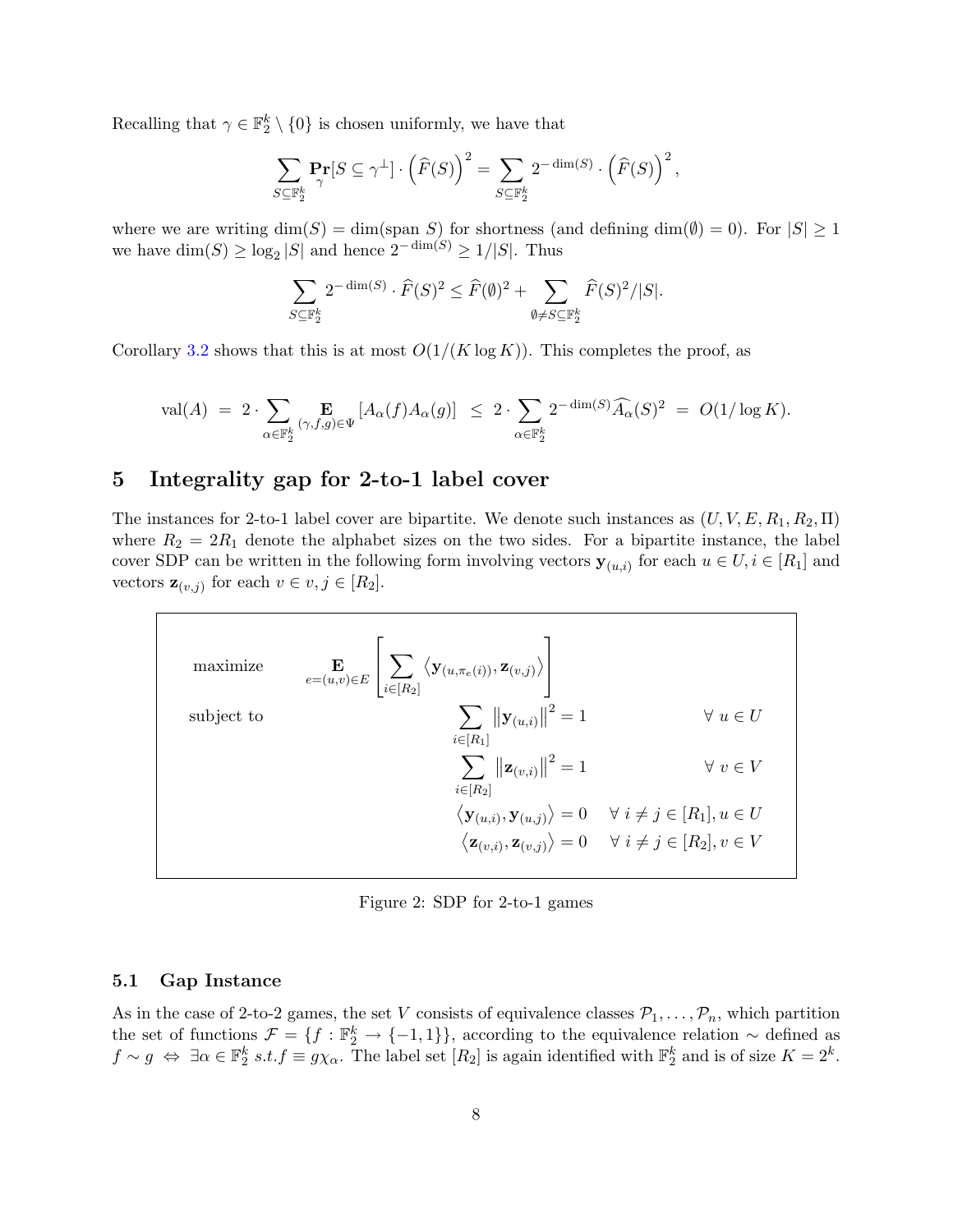To describe the set  $U$ , we further partition the vertices in  $V$  according to other equivalence relations. For each  $\gamma \in \mathbb{F}_2^k, \gamma \neq 0$ , we define an equivalence relation  $\cong_{\gamma}$  on the set  $\mathcal{P}_1, \ldots, \mathcal{P}_n$  as

$$
\mathcal{P}_i \cong_{\gamma} \mathcal{P}_j \quad \Leftrightarrow \quad \exists f \in \mathcal{P}_i, g \in \mathcal{P}_j \quad s.t. \quad f(1 + \chi_{\gamma}) \equiv g(1 + \chi_{\gamma})
$$

This is equivalent to saying

$$
\mathcal{P}_i \cong_{\gamma} \mathcal{P}_j \quad \Leftrightarrow \quad \exists f \in \mathcal{P}_i, g \in \mathcal{P}_j \quad s.t. \quad fg(x) = -1 \Rightarrow \chi_{\gamma}(x) = -1 \forall x \in F_2^k
$$

This partitions  $P_1, \ldots, P_n$  (and hence also the set  $\mathcal{F}$ ) into equivalence classes  $\mathcal{Q}_1^{\gamma}$  $\gamma_1^{\gamma}, \ldots, \mathcal{Q}_m^{\gamma}$ . Here  $m = 2^{K/2+1}/K$  (this is immediate from the second definition and the fact that  $n = 2^{K}/K$ ) and the partition is different for each  $\gamma$ . The set U has one vertex for each class of the form  $\mathcal{Q}_i^{\gamma}$  $i$ <sup> $\gamma$ </sup> for all  $i \in [m]$  and  $\gamma \in \mathbb{F}_2^k \setminus \{0\}$ . As before, we denote by  $[Q_i^{\gamma}]$  $\hat{i}$  the lexicographically smallest function in the class  $\mathcal{Q}_i^{\gamma}$  $\hat{Q}_f^{\gamma}$ , and by  $\mathcal{Q}_f^{\gamma}$ f the class under  $\cong_{\gamma}$  containing f. Note that if  $f \in \mathcal{Q}^{\gamma}_i$ , then there exists a  $\beta \in \mathbb{F}_2^k$  such that  $f(1 + \chi_\gamma) \equiv [Q_i^\gamma]$  $\int_{i}^{\gamma} \left| \chi_{\beta}(1+\chi_{\gamma}) \right|$ .

The label set  $R_1$  has size  $K/2$ . For each vertex  $\mathcal{Q}_i^{\gamma} \in U$ , we think of the labels as pairs of the form  $\{\alpha,\alpha+\gamma\}$  for  $\alpha \in \mathbb{F}_2^k$ . More formally, we identify it with the space  $\mathbb{F}_2^k/\langle\gamma\rangle$ . We impose one constraint for every pair of the form  $(\gamma, f)$  between the vertices  $\mathcal{P}_f$  and  $\mathcal{Q}_f^{\gamma}$  $\hat{f}$ . If  $f \equiv [\mathcal{P}_f] \chi_\alpha$  and  $f(1+\chi_\gamma) \equiv [Q_i^\gamma]$  $\hat{\psi}_{\gamma}^{(1)}(\chi_{\beta}(1+\chi_{\gamma}))$ , then the corresponding relation  $\psi_{(\gamma,f)}$  is defined by requiring that for any labelings  $A: V \to [R_2]$  and  $B: U \to [R_1]$ ,

$$
(B({\mathcal{Q}}_f^\gamma), A({\mathcal{P}}_f)) \in \psi_{(\gamma,f)} \quad \Leftrightarrow \quad A({\mathcal{P}}_f) + \alpha \ \in \ B({\mathcal{Q}}_f^\gamma) + \beta.
$$

Here, if  $B(\mathcal{Q}_f^\gamma)$  $f(\gamma)$  is a pair of the form  $\{\omega, \omega + \gamma\}$ , then  $B(\mathcal{Q})^{\gamma}$  $f(\gamma) + \beta$  denotes the pair  $\{\omega + \beta, \omega + \gamma + \beta\}.$ 

### 5.2 SDP Value

As before, we give a set of vectors  $\mathbf{y}_{(Q_i^{\gamma}, \{\alpha, \alpha + \gamma\})}$  and  $\mathbf{z}_{(P_i,\alpha)}$  in  $\mathbb{R}^K$ , identifying each coordinate with an  $x \in \mathbb{F}_2^k$ . We define the vectors as

$$
\mathbf{y}_{(\mathcal{Q}_i^{\gamma}, \{\alpha,\alpha+\gamma\})}(x) \; := \; \frac{1}{K}\left([\mathcal{Q}_i^{\gamma}]\chi_{\alpha}(1+\chi_{\gamma})\right)(x) \qquad \text{and} \qquad \mathbf{z}_{(\mathcal{P}_i,\alpha)}(x) \; := \; \frac{1}{K}\left([\mathcal{P}_f]\chi_{\alpha}\right)(x).
$$

We have already shown that  $\langle \mathbf{z}_{(\mathcal{P}_i,\alpha)}, \mathbf{z}_{(\mathcal{P}_i,\beta)} \rangle = 0$  for  $\alpha \neq \beta$  and  $\|\mathbf{z}_{(\mathcal{P}_i,\alpha)}\|^2 = 1/K$ . It again follows by the orthogonality of characters that for disjoint pairs  $\{\alpha,\alpha+\gamma\}$  and  $\{\beta,\beta+\gamma\}$ , the vectors  $\mathbf{y}_{(\mathcal{Q}_{i}^{\gamma}, \{\alpha,\alpha+\gamma\})}$  and  $\mathbf{y}_{(\mathcal{Q}_{i}^{\gamma}, \{\beta,\beta+\gamma\})}$  are orthogonal. It is also easy to verify that  $\|\mathbf{y}_{(\mathcal{Q}_{i}^{\gamma}, \{\alpha,\alpha+\gamma\})}\|$  $2^{2} = 2/K$ . Hence, the vectors form a feasible solution.

To show that the SDP value is equal to 1, we consider an arbitrary constraint indexed by the pair  $(\gamma, f)$ . Let  $f \equiv [\mathcal{P}_f] \chi_\alpha$  and  $f(1 + \chi_\gamma) \equiv [\mathcal{Q}_i]$  $\gamma_1^{\gamma_1} \chi_{\beta}(1 + \chi_{\gamma})$ . Then for any  $\omega \in \mathbb{F}_2^k$ , this constraint maps the label  $\omega + \alpha$  for  $\mathcal{P}_f$  to the pair  $\{\omega + \beta, \omega + \gamma + \beta\}$  for  $\mathcal{Q}_f^{\gamma}$  $\tilde{f}$ . Hence, the value of the SDP solution on this constraint is given by

$$
\sum_{\omega \in \mathbb{F}_2^k} \left\langle \mathbf{y}_{(\mathcal{Q}_i^\gamma, \{\omega + \beta, \omega + \beta + \gamma\})}, \mathbf{z}_{(\mathcal{P}_i, \alpha + \omega)} \right\rangle
$$

We will show that for every  $\omega$ ,  $\mathbf{y}_{(\mathcal{Q}_i^{\gamma}, {\{\omega+\beta+\gamma\}})} = \mathbf{z}_{(\mathcal{P}_i, \alpha+\omega)} + \mathbf{z}_{(\mathcal{P}_i, \alpha+\omega+\gamma)}$ . This will complete the proof as the above expression then becomes

$$
\sum_{\omega \in \mathbb{F}_2^k} \langle \mathbf{z}_{(\mathcal{P}_i, \alpha+\omega)} + \mathbf{z}_{(\mathcal{P}_i, \alpha+\omega+\gamma)}, \mathbf{z}_{(\mathcal{P}_i, \alpha+\omega)} \rangle = \sum_{\omega \in \mathbb{F}_2^k} ||\mathbf{z}_{(\mathcal{P}_i, \alpha+\omega)}||^2 = 1.
$$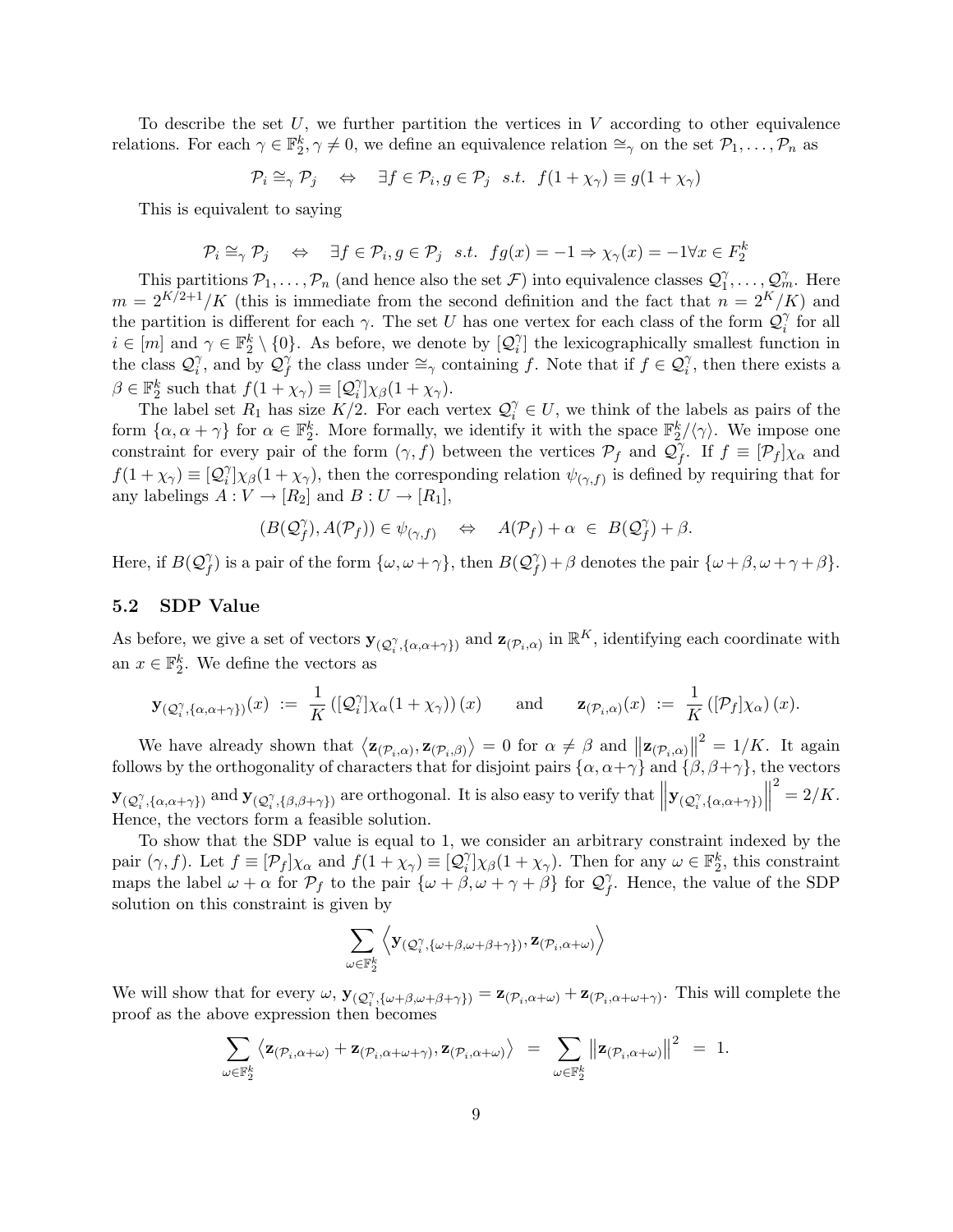To show the vector identity, we simply note that for each coordinate  $x$ , we have

$$
\begin{split} \mathbf{y}_{(\mathcal{Q}_{i}^{\gamma},\{\omega+\beta+\gamma\})}(x) &= \frac{1}{K} \left( [\mathcal{Q}_{i}^{\gamma}] \chi_{\beta}(1+\chi_{\gamma}) \right)(x) &= \frac{1}{K} \left( f(1+\chi_{\gamma}) \right)(x) \\ &= \frac{1}{K} \left( [\mathcal{P}_{f}] \chi_{\alpha} + [\mathcal{P}_{f}] \chi_{\alpha+\gamma} \right)(x) \\ &= \mathbf{z}_{(\mathcal{P}_{i},\alpha+\omega)}(x) + \mathbf{z}_{(\mathcal{P}_{i},\alpha+\omega+\gamma)}(x). \end{split}
$$

#### 5.3 Soundness

We now bound the fraction of constraints satisfied by any pair of labelings  $A: V \to [K]$  and  $B: U \to [K/2]$ . Let  $\mathbf{1}_{\{\mathcal{E}\}}$  denote the indicator of the event  $\mathcal{E}$ , and  $N(u)$  denote the neighborhood of a vertex  $u \in U$ . Then, the fraction of constraints satisfied by any assignments A, B, can be bound by an application of Cauchy-Schwarz as

$$
\text{val}(A, B) = \mathbf{E}_{u \in U} \mathbf{E}_{v \in N(u)} \left[ \mathbf{1}_{\{\pi_{uv}(A(v)) = B(u)\}} \right]
$$
\n
$$
\leq \left( \mathbf{E}_{u \in U} \left( \mathbf{E}_{v \in N(u)} \left[ \mathbf{1}_{\{\pi_{uv}(A(v)) = B(u)\}} \right] \right)^2 \right)^{1/2}
$$
\n
$$
= \left( \mathbf{E}_{u \in U} \mathbf{E}_{v_1, v_2 \in N(u)} \left[ \mathbf{1}_{\{\pi_{uv_1}(A(v_1)) = B(u) = \pi_{uv_2}(A(v_2))\}} \right] \right)^{1/2}
$$
\n
$$
\leq \left( \mathbf{E}_{u \in U} \mathbf{E}_{v_1, v_2 \in N(u)} \left[ \mathbf{1}_{\{\pi_{uv_1}(A(v_1)) = \pi_{uv_2}(A(v_2))\}} \right] \right)^{1/2}
$$

Note that if  $\pi_{uv_1}$  and  $\pi_{uv_2}$  are 2-to-1 projections, then the inner quantity in the last expression denotes the value of a 2-to-2 label cover instance, each of whose constraints is defined by two 2-to-1 constraints in the original instance. For the 2-to-1 instance described above, we will show that the inner quantity in fact denotes the fraction of constraints satisfied by A for the 2-to-2 instance described in Section [4.](#page-5-2) This will show that the fraction of constraints satisfied by any assignment in the above 2-to-1 instance can be at most  $O(1/\sqrt{\log K})$ .

To see this, note that a vertex  $u \in U$  and a vertex  $v_1 \in V$  can be sampled jointly by picking a pair  $(\gamma, f)$  and taking  $u = \mathcal{Q}_f^{\gamma}$  $f_f$  and  $v_1 = \mathcal{P}_f$ . Sampling  $v_2 \in N(u)$  corresponds to choosing a class  $\mathcal{P}_i$  such that for some  $\beta \in \mathbb{F}_2^k$   $[\mathcal{P}_i] \chi_{\beta}(1 + \chi_{\gamma}) \equiv f(1 + \chi_{\gamma})$ . Thus,  $v_2$  can be sampled by choosing a random g such that  $f(1 + \chi_{\gamma}) \equiv g(1 + \chi_{\gamma})$  and taking  $v_2 = \mathcal{P}_g$ .

Also, if  $f \equiv [\mathcal{P}_f]\chi_{\alpha_1}$  and  $g \equiv [\mathcal{P}_g]\chi_{\alpha_2}$ , then the constraint  $\pi_{uv_1}(A(v_1)) = \pi_{uv_2}(A(v_2))$  simply requires that for some  $\omega \in \mathbb{F}_2^k$ ,  $A(\mathcal{P}_f) + \alpha_1$  and  $A(\mathcal{P}_g) + \alpha_2$  both lie in the set  $\{\omega, \omega + \gamma\}$  and hence

$$
(A(\mathcal{P}_f) + \alpha_1) - (A(\mathcal{P}_g) + \alpha_2) \in \{0, \gamma\}.
$$

### 6 From 2-to-1 constraints to  $\alpha$ -constraints

In this section we show that any integrality gap instance for 2-to-1 games, with sufficiently many edges, can be converted to an integrality gap instance for games with  $\alpha$ -constraints. The SDP we consider for these games is identical to the ones considered before, except for the objective function.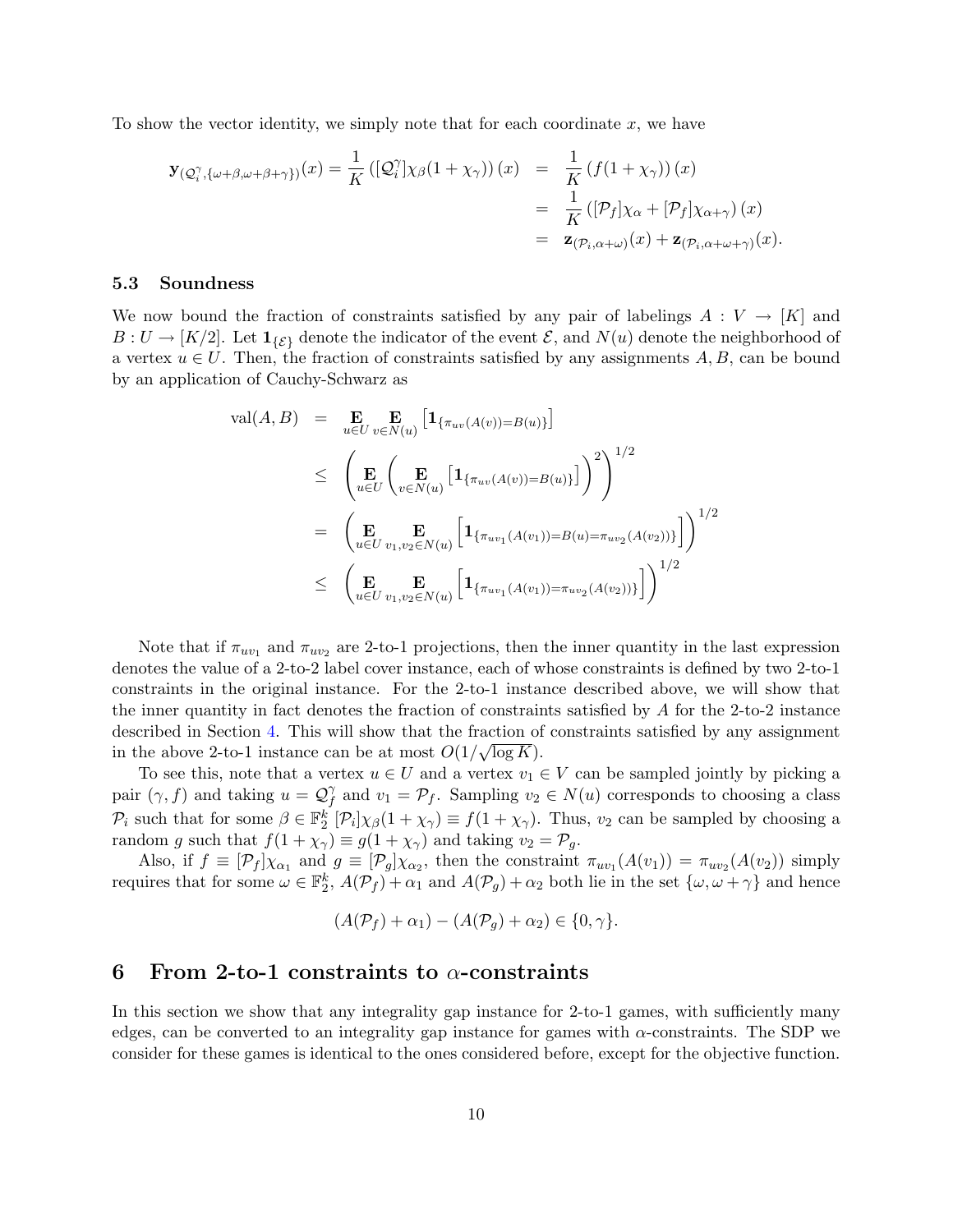**Theorem 6.1.** Let  $\mathcal{L} = (U, V, E, R, 2R, \Psi)$  be a bipartite instance of 2-to-1 label cover problem with  $OPT(\mathcal{L}) \leq \delta$  and SDP value 1. Also, let  $|E| \geq 4(|U| + |V|) \log(R)/\epsilon^2$ . Then there exists another instance  $\mathcal{L}' = (U, V, E, 2R, \Psi')$  of Label Cover with  $\alpha$ -constraints having SDP value 1 and  $OPT(\mathcal{L}') \leq \delta + \epsilon + 1/R$ .

*Proof.* The proof simply follows by adding R "fake" labels for each vertex  $u \in U$ , and then randomly augmenting the constraints to make them of the required form. In particular, let the new labels we add for each  $u \in U$  be  $R + 1, \ldots, 2R$ . Let  $e = (u, v)$  be an edge. Since the constraints in  $\Psi$  are 2-to-1 type, there exist permutations  $\sigma_{1,e} : [R] \to [R]$  and  $\sigma_{2,e} : [2R] \to [2R]$  such that after permuting the labels on each side, the projection  $\pi_e$  maps labels  $(2i - 1, 2i)$  to i i.e.  $\pi_e(\sigma_{2,e}^{-1}(2i-1)) = \pi_e(\sigma_{2,e}^{-1}(2i)) = \sigma_{1,e}^{-1}(i).$ 

To incorporate the new labels into the constraint, choose a random bijection  $\sigma'_{1,e}$ :  $\{R+e^{\beta}\}$  $1, \ldots, 2R$  → [R]. We now construct a new permutation  $\tilde{\sigma}_{1,e}: [2R] \to [2R]$  as  $\tilde{\sigma}_{1,e}(i) = 2\sigma_{1,e}(i) - 1$ if  $i \leq R$  and  $\tilde{\sigma}_{1,e}(i) = 2\sigma'_{1,e}(i)$  if  $i > R$  i.e. the new labels are mapped to the even positions  $2, 4, \ldots, 2R$  while the others are mapped to the odd positions.

The original 2-to-1 constraints are satisfied by a labeling A iff the pair  $(\tilde{\sigma}_{1,e}(A(u), \sigma_{2,e}(A(v)))$ is of the form  $(2i - 1, 2i - 1)$  or  $(2i - 1, 2i)$  for some  $i \leq R$ . We augment the constraint by also allowing  $(\tilde{\sigma}_{1,e}(A(u), \sigma_{2,e}(A(v)))$  to be  $(2i, 2i-1)$  for some i. Note that if the constraint is satisfied in this way, then  $u$  must get one of the new labels. Also, note that the augmentation is random as we choose the map  $\sigma'_{1,e}$  independently at random for each edge e.

Given a vector solution  $\{y_{(u,i)}\}_{u\in U,i\in [R]}$  and  $\{z_{(v,j)}\}_{v\in V,j\in [2R]}$  for  $\Psi$ , we leave the vectors  $z_{(v,j)}$ unchanged and for each  $u \in U$ , take  $\mathbf{z}_{(u,i)} = \mathbf{y}_{(v,i)}$  if  $i \leq R$  and 0 otherwise. It is immediate that the solution is feasible. Also, the value of the objective is the same as the value of the 2-to-1 SDP, as all the additional terms in the objective involve some vector  $z_{(u,i)}$  for some  $i > R$  and are hence 0. Thus, the SDP value for the new instance is 1.

To bound the optimal value of any labeling  $A: U \cup V \rightarrow [2R]$ , we split it as

$$
\mathbf{E}_{e=(u,v)\in E} \left[ \mathbf{1}_{\{(A(u),A(v)) \text{ satisfy } e\}} \right] = \mathbf{E}_{e=(u,v)\in E} \left[ \mathbf{1}_{\{A(u)\leq R\}} \cdot \mathbf{1}_{\{(A(u),A(v)) \text{ satisfy } e\}} \right] + \mathbf{E}_{e=(u,v)\in E} \left[ \mathbf{1}_{\{A(u)>R\}} \cdot \mathbf{1}_{\{(A(u),A(v)) \text{ satisfy } e\}} \right]
$$

Note that the first term is simply the number of 2-to-1 constraints satisfied by A and it at most  $\delta$ by assumption.

Also, for any fixed labeling A, the probability over the choice of the random maps  $\{\sigma'_{1,e}\}_{e \in E}$ , that  $(A(u), A(v))$  satisfy e given that  $A(u) > R$ , is at most  $1/R$ . By a Chernoff bound, the fraction of edges  $(u, v)$  satisfied with  $A(u) > R$  is at most  $1/R + \epsilon$  with probability  $exp(-\epsilon^2 |E|/3)$  over the choice of the random maps. By a union bound and the condition on  $\epsilon$ , the second term is at most  $1/R + \epsilon$  for all labelings A, with high probability over the choice of  $\{\sigma'_{1,e}\}_{e \in E}$ . Picking an instance with the appropriate choice of the maps  $\sigma'_{1,e}$  gives the required instance  $\mathcal{L}'$ .  $\Box$ 

# 7 Discussion

The instances we construct have SDP value 1 only for the most basic semidefinite programming relaxation. It would be desirable to get gaps for stronger SDPs, beginning with the most modest extensions of this basic SDP. For example, in the SDP for 2-to-1 Label Cover from Figure [2,](#page-8-0) we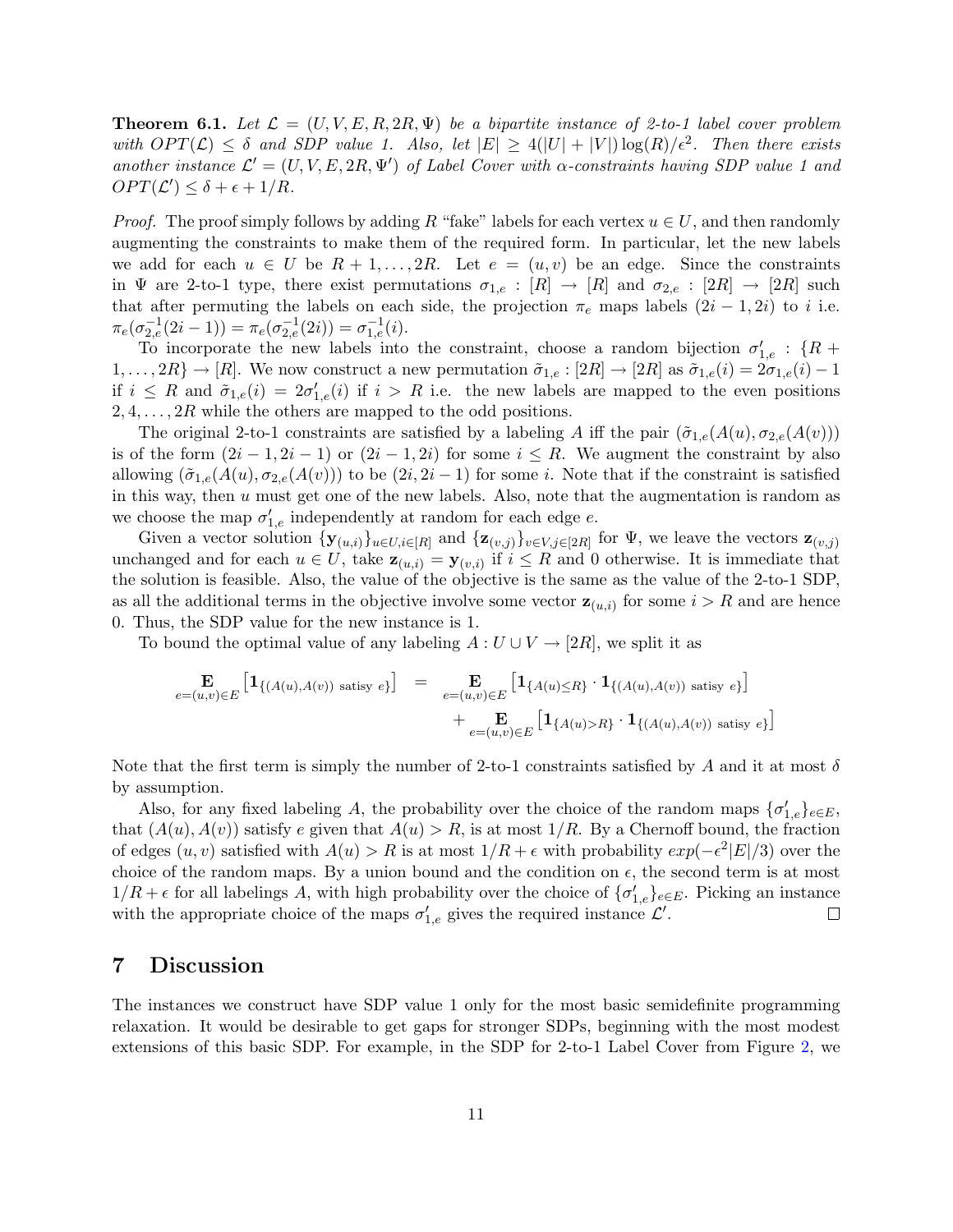can add valid nonnegativity constraints for the dot product between every pair of vectors in the set

$$
\{ \mathbf{y}_{(u,i)} \mid u \in U, i \in [R_1] \} \bigcup \{ \mathbf{z}_{(v,j)} \mid v \in V, j \in [R_2] \},
$$

since in the integral solution all these vectors are  $\{0,1\}$ -valued. The vectors we construct do not obey such a nonnegativity requirement. For the case of Unique Games, Khot and Vishnoi [\[10\]](#page-13-4) were able to ensure nonnegativity of all dot products by simply taking tensor products of the vectors with themselves and defining new vectors  $\mathbf{y}'_{(u,i)} = \mathbf{y}^{\otimes 2}_{(u,i)} = \mathbf{y}_{(u,i)} \otimes \mathbf{y}_{(u,i)}$  and  $\mathbf{z}'_{(v,j)} = \mathbf{z}^{\otimes 2}_{(v,j)} = \mathbf{z}_{(v,j)} \otimes \mathbf{z}_{(v,j)}$ . Since  $\langle \mathbf{a}^{\otimes 2}, \mathbf{b}^{\otimes 2} \rangle = \langle \mathbf{a}, \mathbf{b} \rangle^2$ , the desired nonnegativity of dot products is ensured.

We cannot apply this tensoring idea in our constuction as it does not preserve the SDP value at 1. For example, for 2-to-1 Label Cover, if we have  $\mathbf{y}_{(u,i)} = \mathbf{z}_{(v,j_1)} + \mathbf{z}_{(v,j_2)}$  (so that these vectors contribute 1 to the objective value to the SDP of Figure [2\)](#page-8-0), then upon tensoring we no longer necessarily have  $\mathbf{y}_{(u,i)}^{\otimes 2} = \mathbf{z}_{(v,j_1)}^{\otimes 2} + \mathbf{z}_{(v_n)}^{\otimes 2}$  $\frac{\otimes 2}{(v,j_2)}$ . Extending our gap instances to obey the nonnegative dot product constraints is therefore a natural question that we leave open. While this seems already quite challenging, one can of course be more ambitious and ask for gap instances for stronger SDPs that correspond to certain number of rounds of some hierarchy, such as the Sherali-Adams hierarchy together with consistency of vector dot products with pairwise marginals. For Unique Games, gap instances for several rounds of such a hierarchy were constructed in [\[13\]](#page-13-5).

# Acknowledgements

Madhur would like to thank Per Austrin for helpful discussions in the early stages of this work. We also thank the anonymous reviewers for their comments and suggestions.

# References

- [1] A. Bulatov and V. Dalmau. A simple algorithm for mal'tsev constraints. SIAM Journal on Computing, 36(1):16–27, 2006.
- <span id="page-12-4"></span>[2] M. Charikar, K. Makarychev, and Y. Makarychev. Near-optimal algorithms for unique games. In *Proc.*  $38^{th}$  *ACM STOC*, pages 205–214, 2006.
- <span id="page-12-0"></span>[3] I. Dinur, E. Mossel, and O. Regev. Conditional hardness for approximate coloring. SIAM J. Comput., 39(3):843–873, 2009.
- <span id="page-12-1"></span>[4] I. Dinur and S. Safra. On the hardness of approximating minimum vertex cover. Annals of Mathematics, 162:2005, 2004.
- <span id="page-12-5"></span>[5] V. Guruswami, R. Manokaran, and P. Raghavendra. Beating the random ordering is hard: Inapproximability of maximum acyclic subgraph. In Proc.  $49^{th}$  IEEE FOCS, 2008.
- <span id="page-12-2"></span>[6] V. Guruswami and A. K. Sinop. Improved inapproximability results for maximum k-colorable subgraph. In Proceedings of the 12th International Workshop on Approximation, Randomization, and Combinatorial Optimization: Algorithms and Techniques (APPROX), pages 163– 176, 2009.
- <span id="page-12-3"></span>[7] S. Khot. Hardness results for coloring 3-colorable 3-uniform hypergraphs. In Proc.  $43^{rd}$  IEEE FOCS, pages 23–32, 2002.